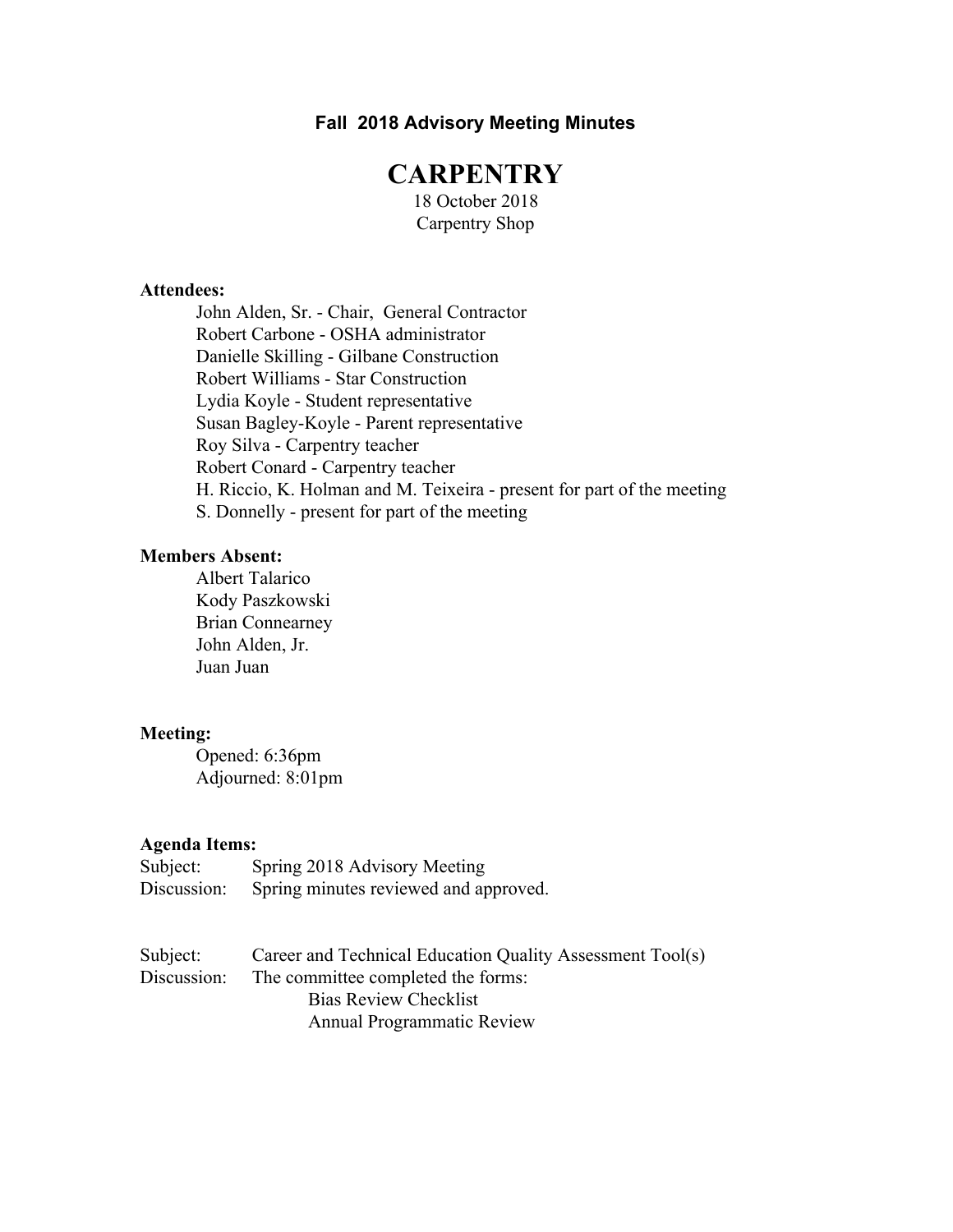#### Subject: Outside projects

Discussion: The work for Habitat for Humanity - Danvers, MA - was reviewed. Further, the projects we are engaged in with Essex Elementary School, Peabody Institute Library and Nahant Middle School were presented by Roy Silva and discussed.

# Subject: Inside projects

Discussion: In house projects continue with many shops and for the school. Currently the inside projects include: school committee conference room, conference room table, shelving unit(s) for Cosmo, Reframing and installation of entrance sign, tortoise enclosure, 3 sheds for the athletic department, the Eco Challenge, and a pier with dock and bridge for Natural Resources as part of the school's pond restoration project.

# Subject: Co-op Program

Discussion: Mr. Silva discussed carpentry students on Co-Op. We currently stand at 42% of eligible carpentry students out on Co-op. Agreement amongst committee that Co-op is a critical path to a student successfully transitioning in the trade and that we need to advocate for and generate more interest in our students for Co-op.

# Subject: CPR/First Aid certification

Discussion: It was agreed that all students, and at the very least shops that leave campus to work, should be CPR and First Aid trained. The group agreed student safety is paramount (especially off campus) and spoke to the myriad benefits of such essential training.

It was further discussed that a mobile first aid kit should be put together and travel with students while working on campus. Mr. Conard to discuss with administration.

Lastly, An off-site information card was suggested. Said card would list information about job, i.e. address, and be available to every student working an off0site project. This idea will be implemented in carpentry but the group felt is should be standard procedure for all shops working off campus.

# Subject: OSHA live training

Discussion: The difference between learning in front of and via a computer versus a trained individual was discussed. Again the committee discussed merits of live vs. computer generated training, in person training much prefered. Mr. Conard shared with the group that he is taking the OSHA training program in the hopes of joining Mr. Silva and begin live training the students. It was asked if there was value to teaching the students the 30 OSHA class, the committee felt the 10 hour OSHA suffices nicely the students' schooling, thus 30 hour certification superfluous at this time. However, some argue the 30 hour certification has merit to high school students. The matter will be revisited at a later meeting.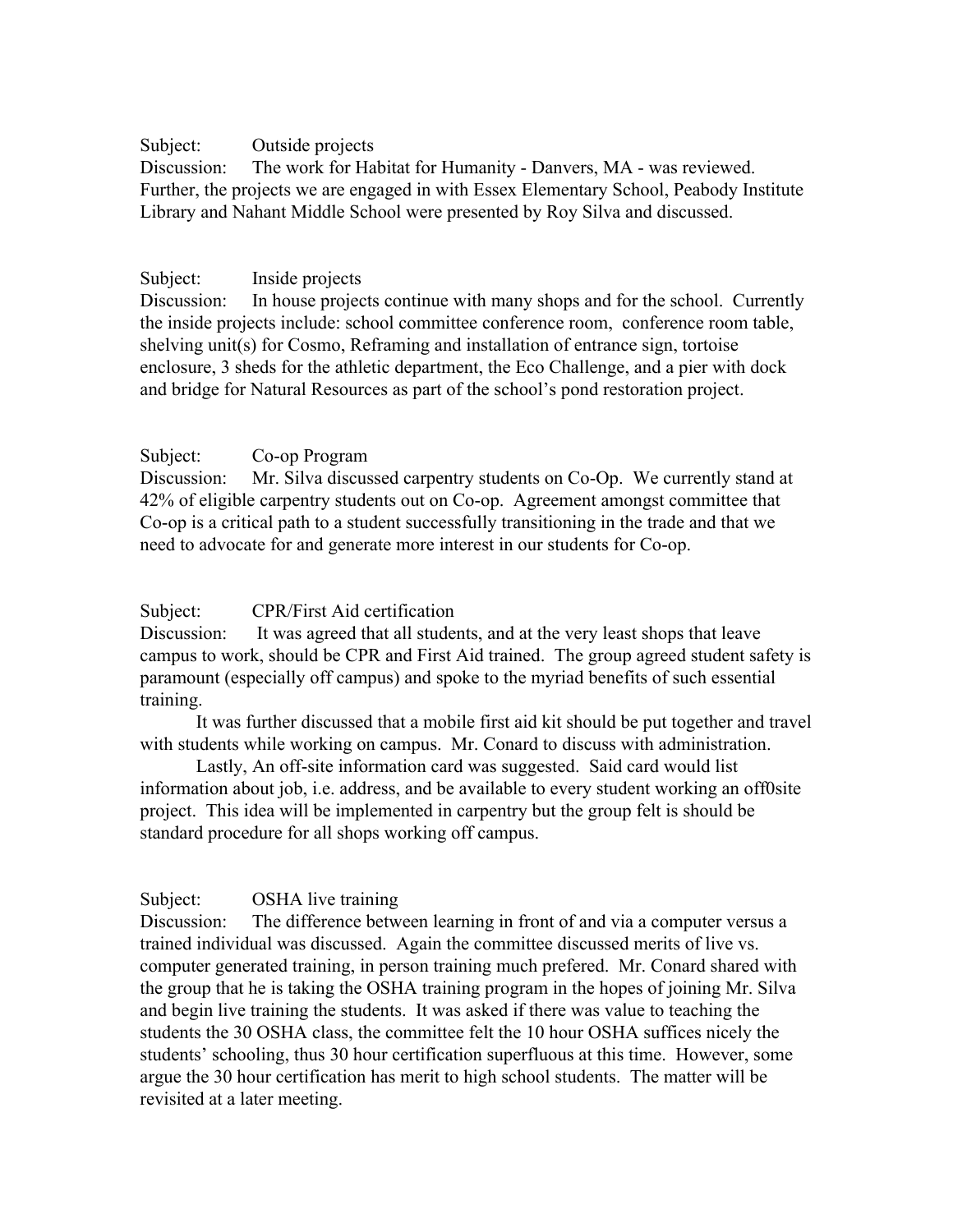# Subject: OSHA - live field inspections

Discussion: The idea of a mock inspection at one of the Habitat houses as presented by Mr. Carbone is still in favor by the group. Mr. Carbone, or his representative, and Mr. Silva and will coordinate to put this plan into motion SY 18/19.

# Subject: Qualified substitute teachers

Discussion: (Same note as Fall 2017) It was suggested again that the school needs to hire shop qualified substitute teachers. While uncontrollable circumstances may dictate the nature of the hirees, it needs to acknowledged that student learning is greatly diminished in a shop with a non licensed substitute teacher. It was suggested that in those cases the daily needs of the shop/students be considered so that the substitute teacher is assigned within the shop based on the needs of the carpentry department.

# Subject: Dust Collection System

Discussion: (Same note as Fall 2017) Please see last minutes notes. The committee acknowledged the serious nature of the air quality we subject our students to for 4 years and our carpentry teachers to for…. It was agreed that this issue is a critical health/safety issue and that the committee is disappointed with the lack of discussion or movement by the administration. The committee stands resolute to the importance of said collection system and will continue to mention and highlight their concerns in the minutes.

The group was told by the Superintendent during her walk through to get 3 quotes and to begin the procurement process. Mr. Conard and Mr. Silva will initiate investigation.

In the meantime it was requested that the standard air filters, and the AirMax filters be cleaned and/or replace more frequently.

# Subject: Air Compressors

Discussion: It was suggested that a large capacity, freestanding compressor be installed outside of the building for at least carpentry (but landscape and masonry as well if interested). Issues of safety and health (OSHA decibel limits) of multiple in-shop "pancake" compressors turning on and off all day create an unsafe and unhealthy environment for learning. It was suggested the school investigate a system that can be setup out-of-doors.